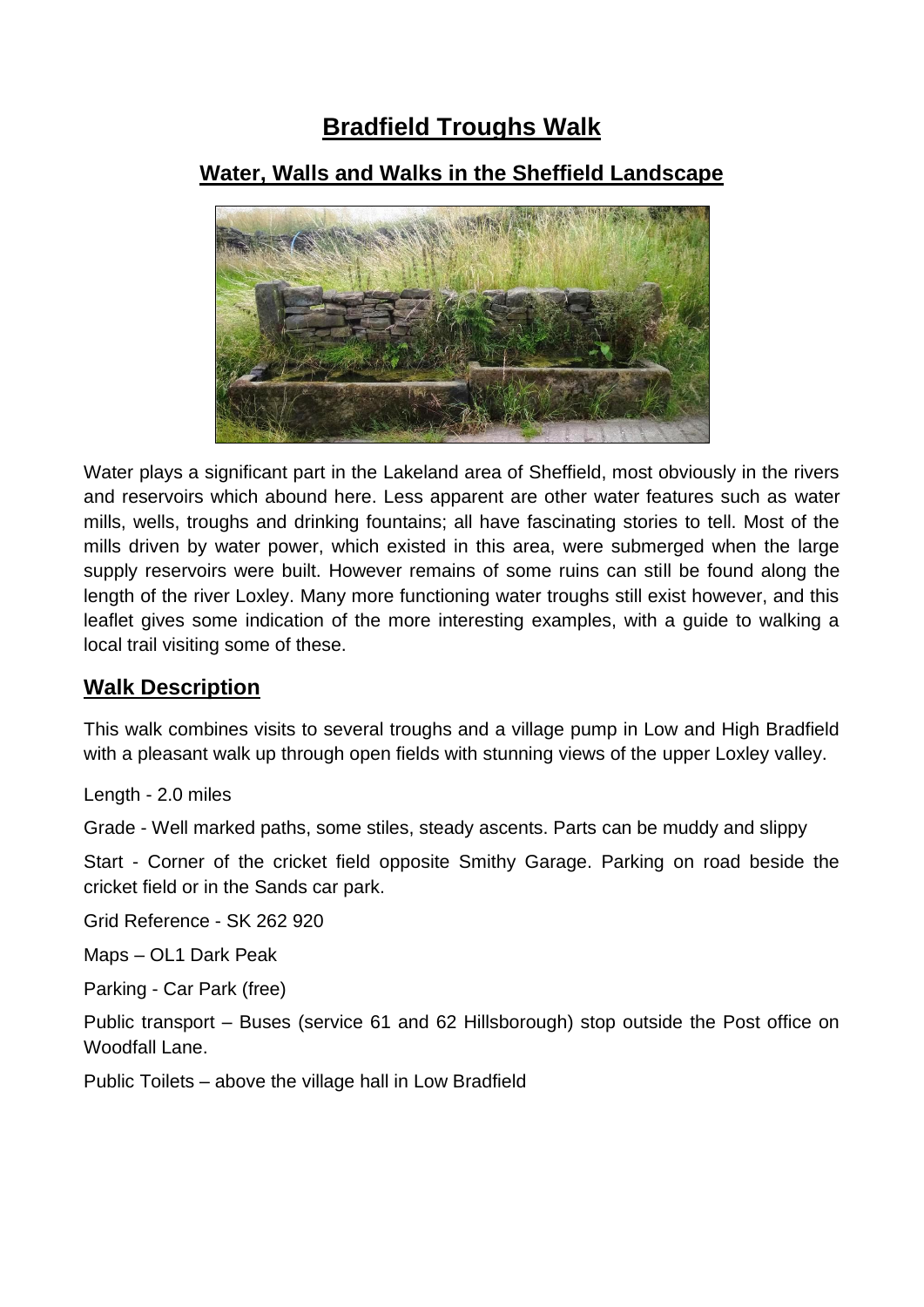### **Directions**

From the cricket field walk towards the Smithy Garage on Lamb Hill. Opposite the Garage there is a large trough in the wall which was probably originally used for horses being shod at the smithy.

The garage operated as a blacksmith's shop until the late 1930s. **Figure 1.**



Continue along Lamb Hill to a signed footpath going up steep stone steps on your left. Go up the field to cross several fields before coming out over a stile at the top onto Woodfall Lane. Take care going over the stiles in the fields and particularly the last stile down to the road as it is steep and there is no pavement.

Cross the road and go up to a stile 50m on the left and continue on the footpath across the field up to High Bradfield Church. The footpath to the church takes you up some steps onto a narrow, raised walkway in front of the church, emerging through a gate on to Towngate.

Turn up Jane Lane past the watchtower. At the top cross Brown House Lane to see a large trough in front of the Rectory. The trough is set back into the wall with a paved area in front. **Figure 2**



Turn back down Brown House Lane towards the Old Horns pub.

As you go down the road passing by Brookside Cottage on your left notice what is thought to be the original village pump and trough. This would have been the main water supply for the village and you can imagine it was a place where people met for a gossip as they filled their buckets. It is thought that originally the domed section of the trough at the bottom end would have been over the pump and the central trough part may have been used for horses. **Figure 3**

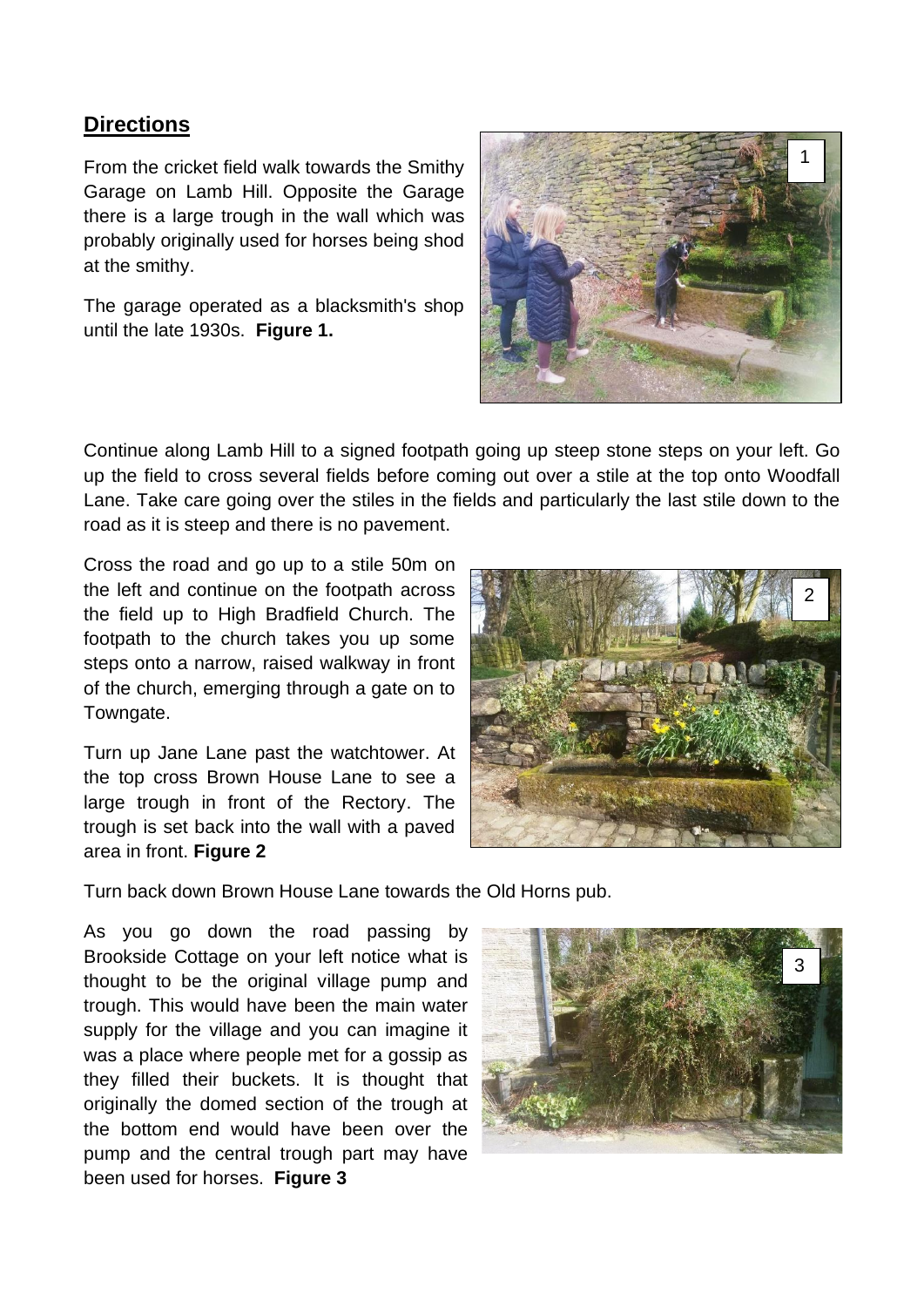Carry on down Brown House Lane and turn up Kirk Edge Road to the left. Towards the top of the hill, opposite Little Lane, set in the wall and almost hidden on the left is a small trough. **Figure 4**



Turn round and go back down Little Lane. Towards the bottom you will find an unusual trough inset into the wall on the left. Its position suggests it was used both by stock in the field and passing horses. **Figure 5**

Continue down onto Loxley Road and turn left, passing Bradfield Brewery where a natural water supply is used to make the various beers on offer there. There are spectacular views across the valley from this road stretching from Derbyshire down into Sheffield.

Continue down Loxley Road some 600m. Shortly after the farm track on the right take the signed footpath sign and stile over into the fields. Follow the path through several fields emerging eventually



at Mill Farm on Lamb Hill. (Take care as some sections of the path are very uneven.)

At the road go to the right, passing the top end of Damflask Reservoir on your left to reach Smithy Garage again.

On the way you pass beside the dam which was used to store water for the original corn mill in Low Bradfield. Records show a corn mill existed at Bradfield from around 1218. The last corn mill replaced one destroyed in the Great Sheffield flood of 1864. It had three storeys and was driven by a water turbine (as opposed to a water wheel for the previous mills). Unfortunately the last corn mill caught fire in 1940 and was completely destroyed; it was never rebuilt. The mill race and dam remains can be seen over the wall on the left just before reaching Smithy Garage.